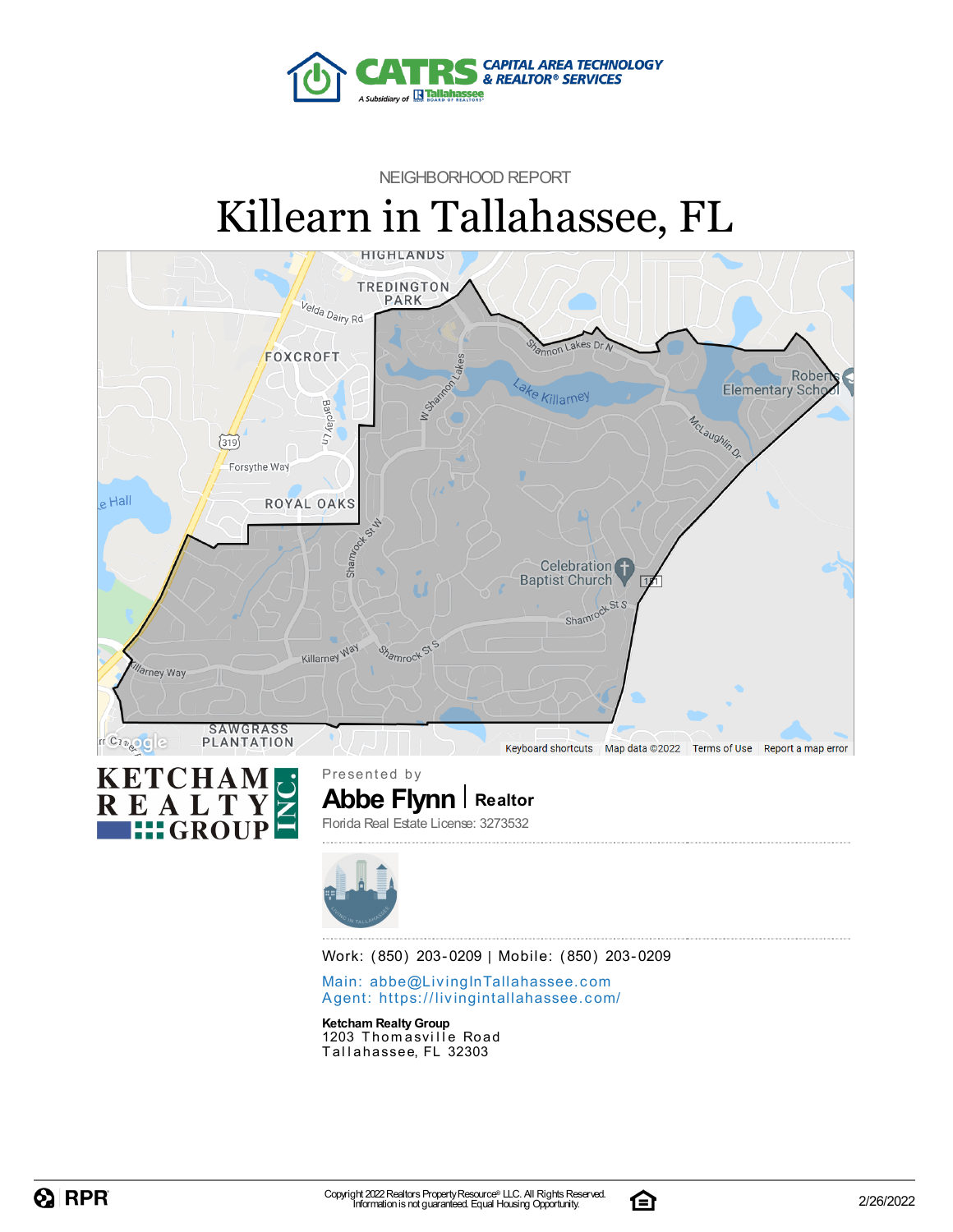## Neighborhood: Housing Stats and Charts

|                                                         | <b>Killearn</b> | <b>Tallahassee</b> | <b>Leon County</b> | <b>Florida</b> | <b>USA</b> |
|---------------------------------------------------------|-----------------|--------------------|--------------------|----------------|------------|
| <b>Median Estimated Home Value</b>                      | \$354K          | \$253K             | \$253K             | \$344K         | \$307K     |
| <b>Estimated Home Value 12-Month Change</b>             | $+16.7\%$       | $+10.7%$           | +10.7%             | +23.9%         | $+20.7%$   |
| <b>Median List Price</b>                                | \$355K          | \$275K             | \$275K             | \$365K         | \$130K     |
| <b>List Price 1-Month Change</b>                        | $+7.6%$         | $+1.9%$            | $+1.9%$            | +1.6%          | $-4.1\%$   |
| List Price 12-Month Change                              | +22.4%          | $+12.2%$           | $+12.2\%$          | +21.1%         | $+3.6%$    |
| <b>Median Home Age</b>                                  | 38              | 36                 | 36                 | 35             | 42         |
| Own                                                     | 78%             | 40%                | 53%                | 65%            | 64%        |
| Rent                                                    | 22%             | 60%                | 47%                | 35%            | 36%        |
| \$ Value of All Buildings for which Permits Were Issued |                 |                    | \$297M             | \$36.9B        | \$307B     |
| % Change in Permits for All Buildings                   |                 |                    | $+15%$             | $+15%$         | $+13%$     |
| % Change in \$ Value for All Buildings                  |                 |                    | $0\%$              | $+11\%$        | $+10%$     |

#### Median Sales Price vs. Sales Volume

Thischart comparesthe price trend and salesvolume for homesin an area. Home pricestypically followsales volume, with a time lag, since sales activity is the driver behind price movements.

Data Source: Public recordsand listings data

Update Frequency: Monthly

Median Sales Price Public Records Median Sales Price Listings Sales Volume Public Records

Sales Volume Listings



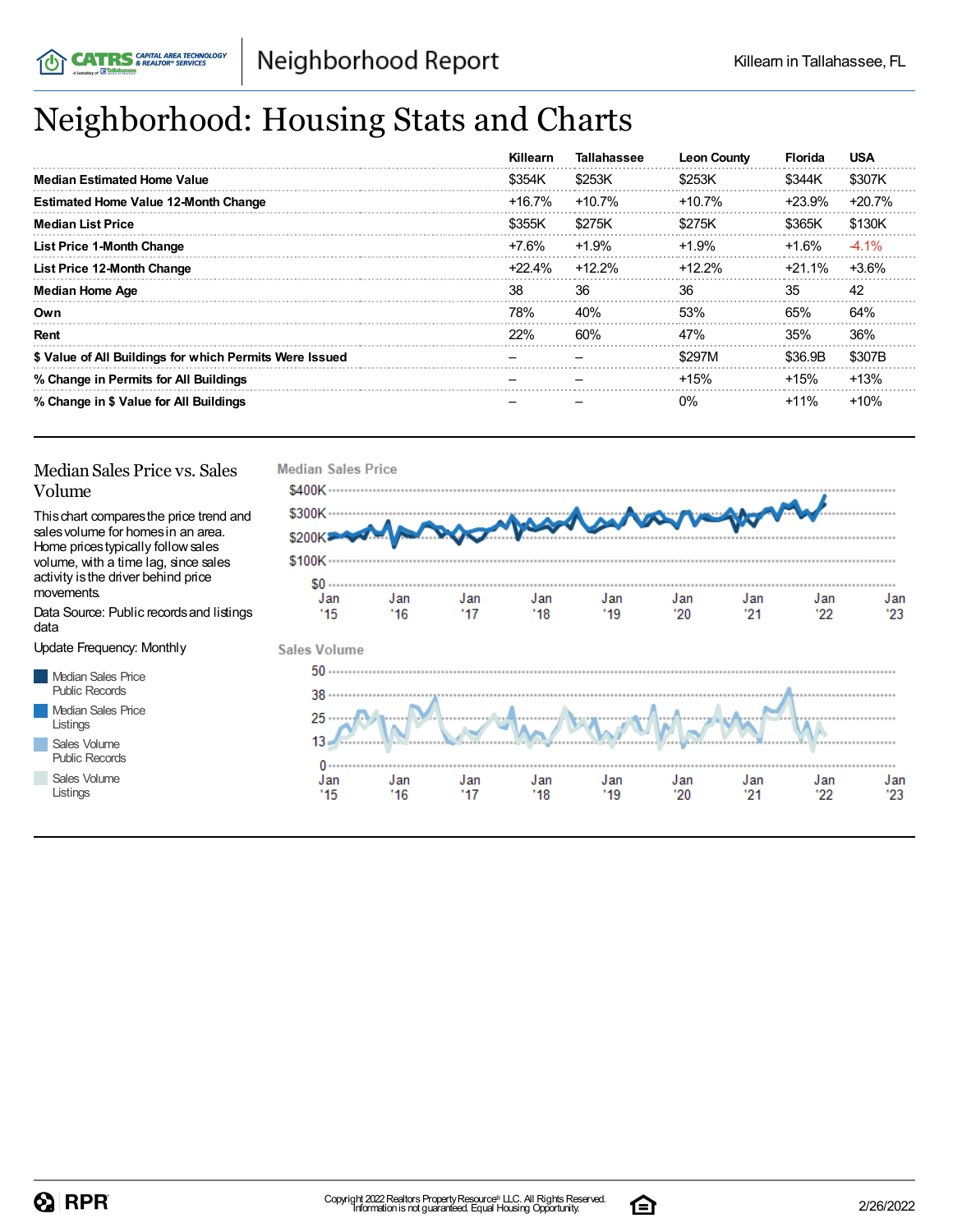

## Neighborhood Report

#### Median Listing Price vs. Listing Volume

Thischart comparesthe listing price and listing volume for homesin an area. Listing pricesoften followlisting volume, with a time lag, because supply can drive price movements.

Data Source: On- and off-market listings sources

Update Frequency: Monthly

Median List Price **Listing Volume** 

| <b>Median List Price</b>       |             |             |            |             |             |            |            |
|--------------------------------|-------------|-------------|------------|-------------|-------------|------------|------------|
|                                |             |             |            |             |             |            |            |
|                                |             |             |            |             |             |            |            |
|                                |             |             |            |             |             |            |            |
|                                |             |             |            |             |             |            |            |
| $$0 \dots$<br>Jan<br>"19"      | Jul<br>"19" | Jan<br>"20" | Jul<br>'20 | Jan<br>"21" | Jul<br>"21" | Jan<br>'22 | Jul<br>22' |
| <b>Listing Volume</b><br>$200$ |             |             |            |             |             |            |            |
| $150 \cdots$                   |             |             |            |             |             |            |            |
| 100'                           |             |             |            |             |             |            |            |
| 50                             |             |             |            |             |             |            |            |
| $0 \cdots$<br>Jan<br>'19       | Jul<br>'19  | Jan<br>"20" | Jul<br>'20 | Jan<br>"21" | Jul<br>'21  | Jan<br>'22 | Jul<br>'22 |

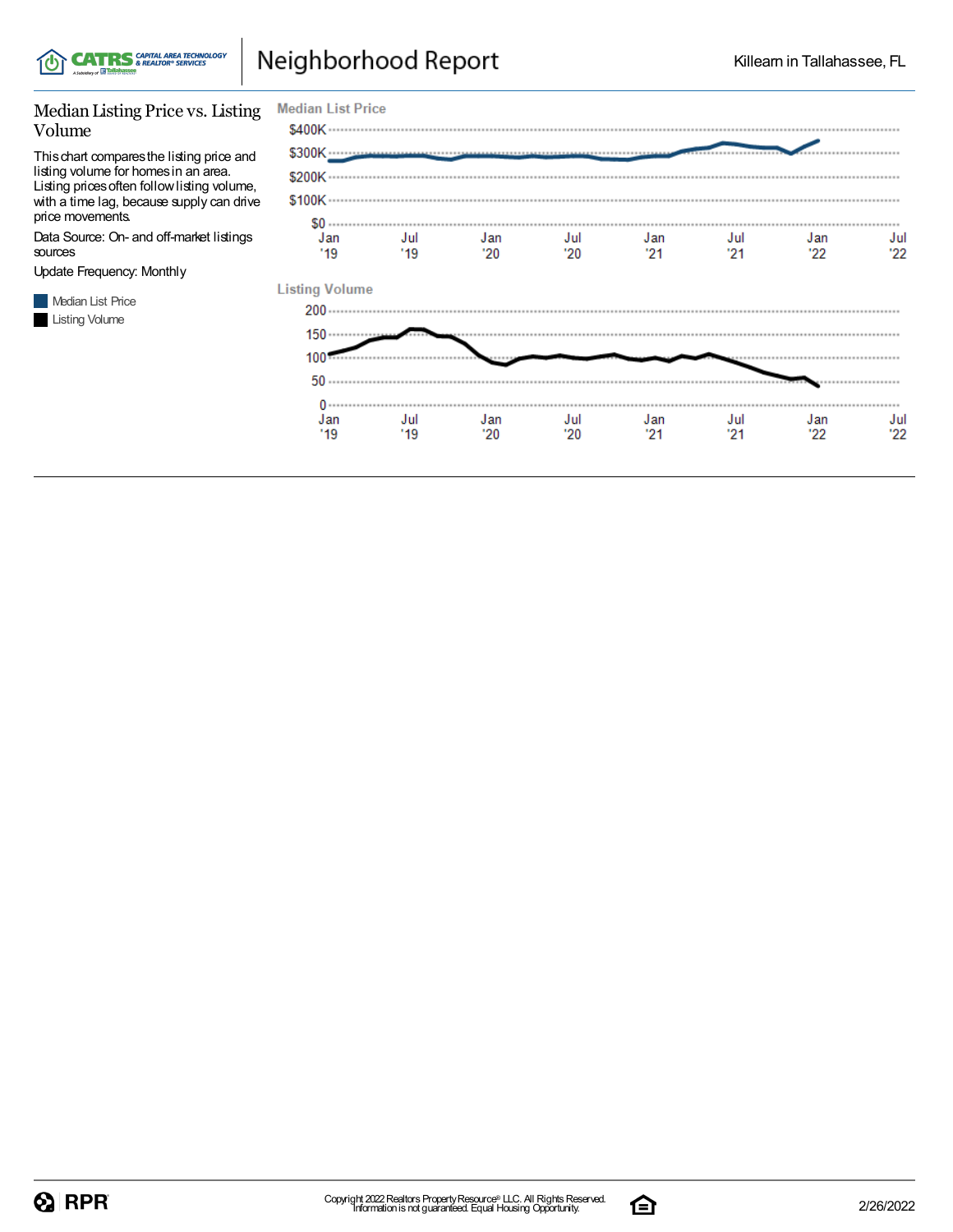## Neighborhood: People Stats and Charts

|                                     | 1.69K   | 191K        | 290K          | 20.9M  | 325M    |
|-------------------------------------|---------|-------------|---------------|--------|---------|
| tion Density per Sq Mi              | 2 34K   | $Q_1$       | 435           | 39C    |         |
| tion Change since 2010 <sup>.</sup> | $+2.4%$ | <b>6.3%</b> | <u>ኑፍ ጸ% </u> | $-13%$ | $+7.7%$ |
| Aae                                 |         |             |               |        | 38      |
| Male / Female Ratio                 |         |             | 47%           | 19%    |         |

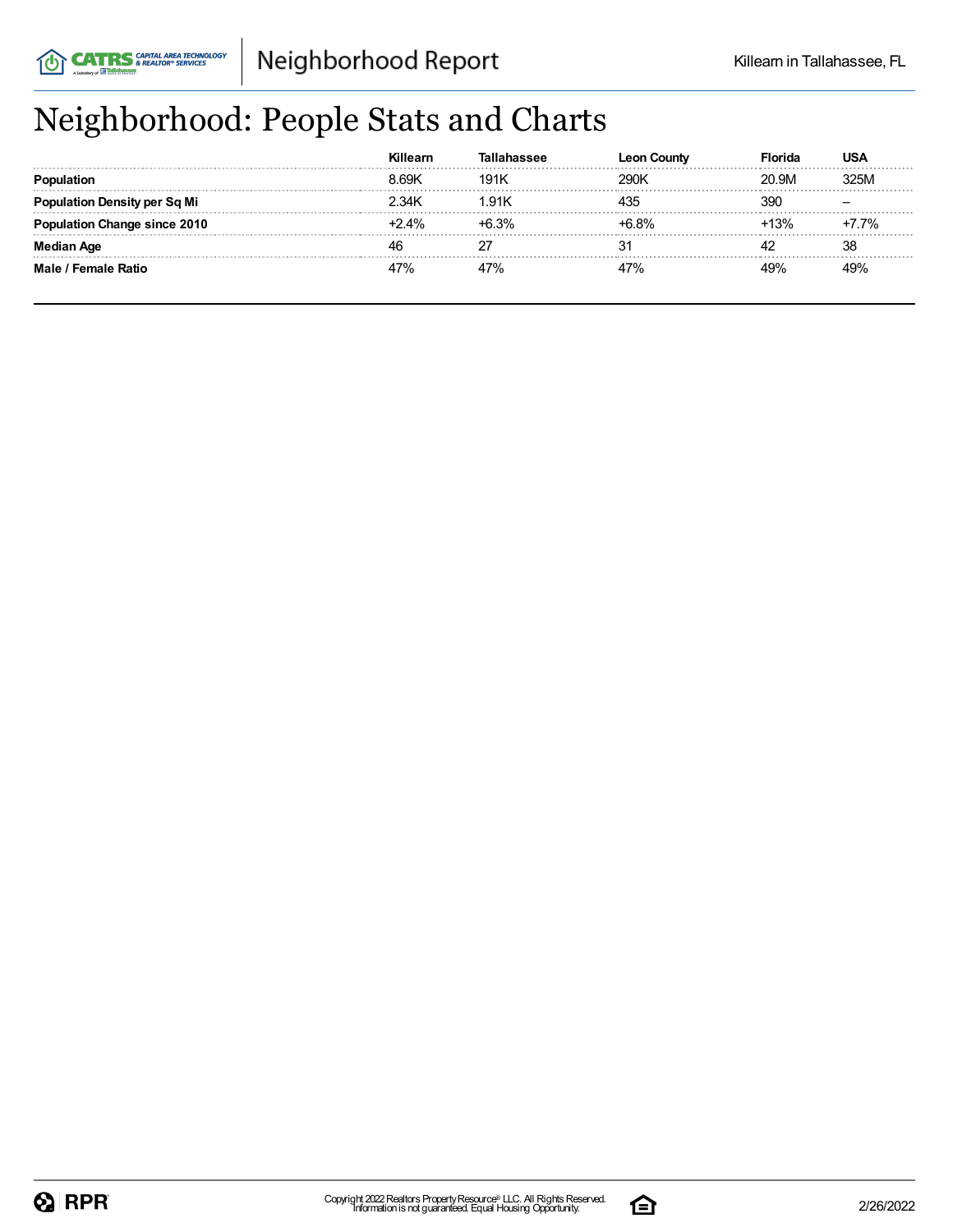

### Neighborhood Report

#### Education Levels of **Less Than 9th Grade** Population Killearn 0.7% Thischart showsthe educational Tallahassee 2.2% achievement levelsof adultsin an area, Leon County 2.1% compared with other geographies. Florida 4.8% Data Source: U.S. Census American Community Survey via Esri, 2020 **USA** 5.1% Update Frequency: Annually 9-12th Grade/No Diploma Killearn 1.2% 4.3% Tallahassee Leon County 4.4% Florida 7.0% **USA** 6.9% **High School Graduate** Killearn 10.5% Tallahassee 17.0% Leon County 19.0% Florida 28.6% **USA** 27.0% **Associate Degree** Killearn 21.6% Tallahassee 28.3% Leon County 28.3% Florida 29.7% **USA** 28.9% **Bachelor's Degree** Killearn 37.3% Tallahassee 26.2% Leon County 25.9% Florida 18.9% **USA** 19.8% At Least a College Education Killearn 66.1% Tallahassee 48.2% Leon County 46.2% Florida 29.9% **USA** 32.2% **Grad/Professional Degree** Killearn 28.8% Tallahassee 22.0% Leon County 20.3% Florida 11.0% **USA** 12.4%

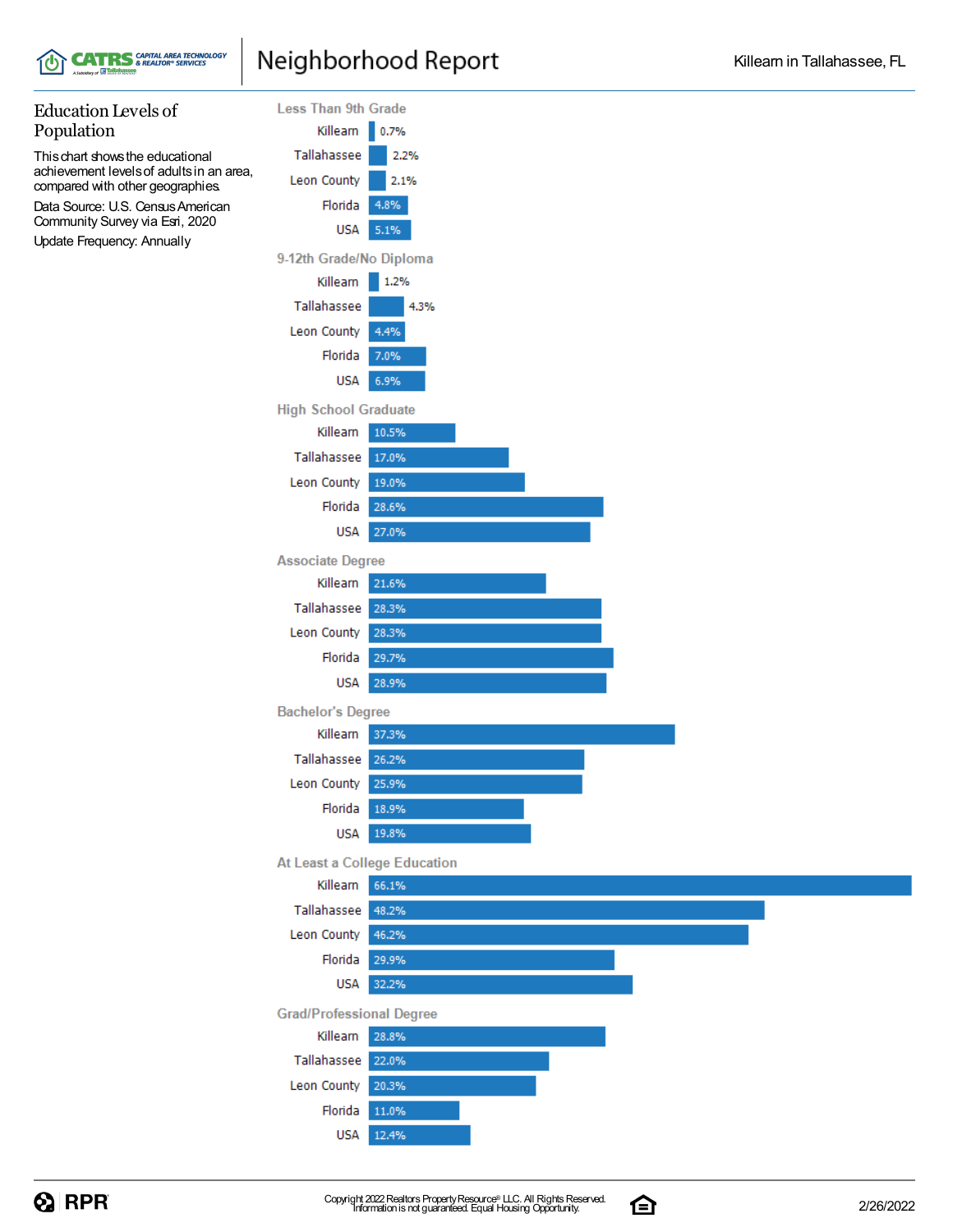Population of Children by Age Toddlers 394 Group **Elementary School** 558 Thischart showsthe distribution of the Middle School 512 population of children by age range — High School 454 from birth to 17 —in the area of your search. Data Source: U.S. Census Update Frequency: Annually **Killearn** Population of Adults by Age 18-20 218 Group  $21 - 24$ 264 Thischart showsthe distribution of the 25-34 736 population of adultsby age range — 35-54 1,922 from 18 to 75-plus—in the area of your search. 55-64 1,396 Data Source: U.S. Census 65-74 1,262 Update Frequency: Annually 75 or Older 974 **Killearn** Households WithChildren Married with Children 729 Thischart showsthe distribution of Married without Children 1,237 householdswith children, categorized by Single with Children 228 marital status, in the area of your search. Data Source: U.S. Census Update Frequency: Annually **Killearn**  $> $150K$  661 Household Income Brackets \$125K-\$150K Thischart showsannual household 312 income levelswithin an area. \$100K-\$125K 488 Data Source: U.S. Census \$75K-\$100K 544 Update Frequency: Annually \$50K-\$75K 609 **Killearn** \$35K-\$50K 410 \$25K-\$35K 295  $<$ \$25K 237

Neighborhood Report

#### Presidential Voting Pattern

**CATRS** SAPITAL AREA TECHNOLOGY

Thischart showshowresidentsof a county voted in the 2020 presidential election.

Data Source: USElectionAtlas.org Update Frequency: Quadrennially **Votes Democrat** 

Votes Republican

61.3%

37.6%

Killearn in Tallahassee, FL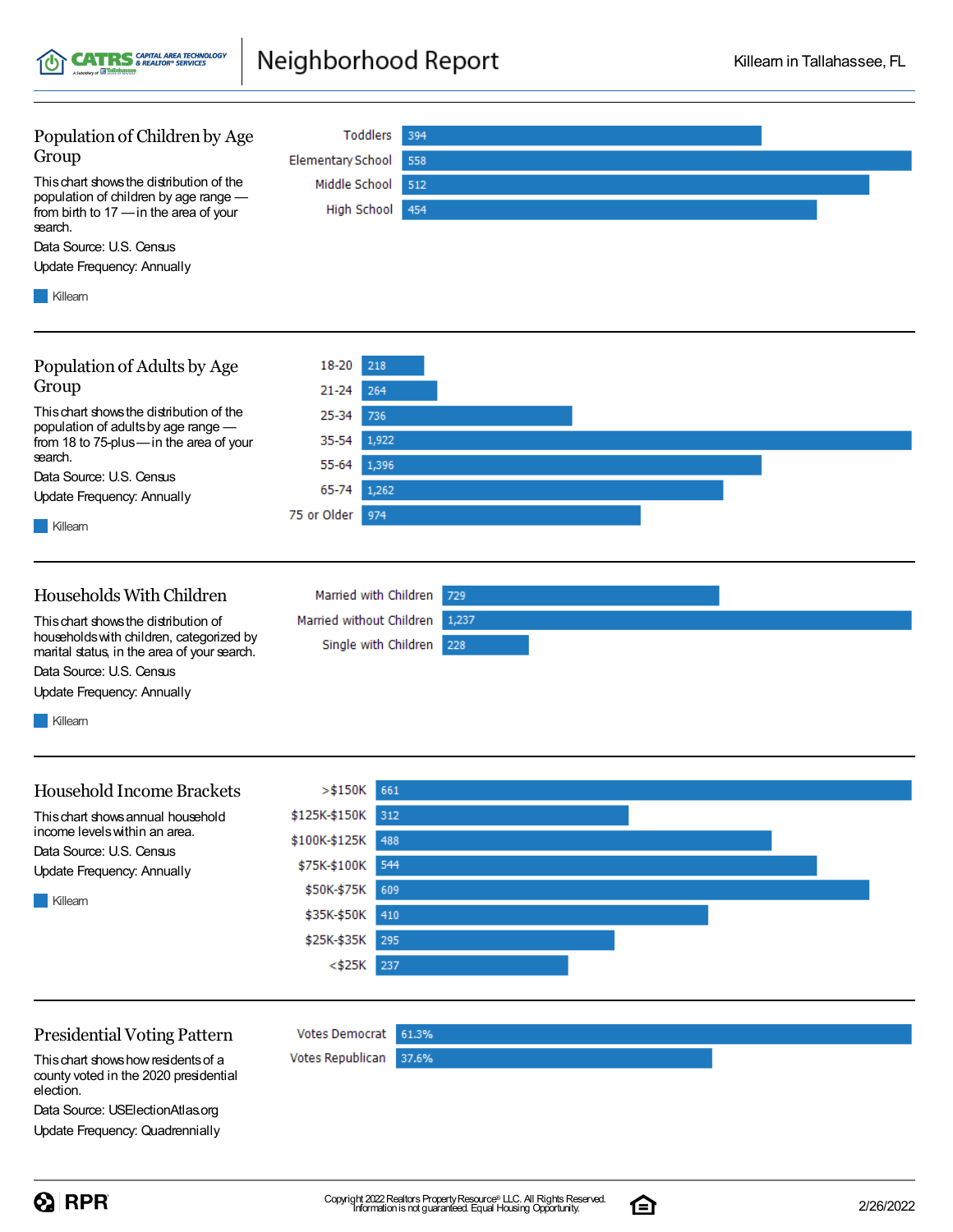# Neighborhood: Economic Stats and Charts

|                    | Killearn |          | n Countv<br>Leor | Florida  |          |
|--------------------|----------|----------|------------------|----------|----------|
| Income Per Capita  | \$42,507 | \$27.677 | 586 S.           | \$31.619 | \$34.103 |
| Household Income   |          | \$45 734 | \$53.106         | ି ନେମ    | 843      |
| ployment Rate      |          | 3.8%     | 3.5%             | 3.6%     | 4.2%     |
| ment Number        |          | 3.99K    | 5.54K            | 386K     |          |
| nent Number        |          | 100K     | <sup>1</sup> 52k | 10.3M    |          |
| Labor Force Number |          | 104K     | 158K             | 10.6M    |          |

#### Unemployment Rate

**CATRS** & REALTOR® SERVICES



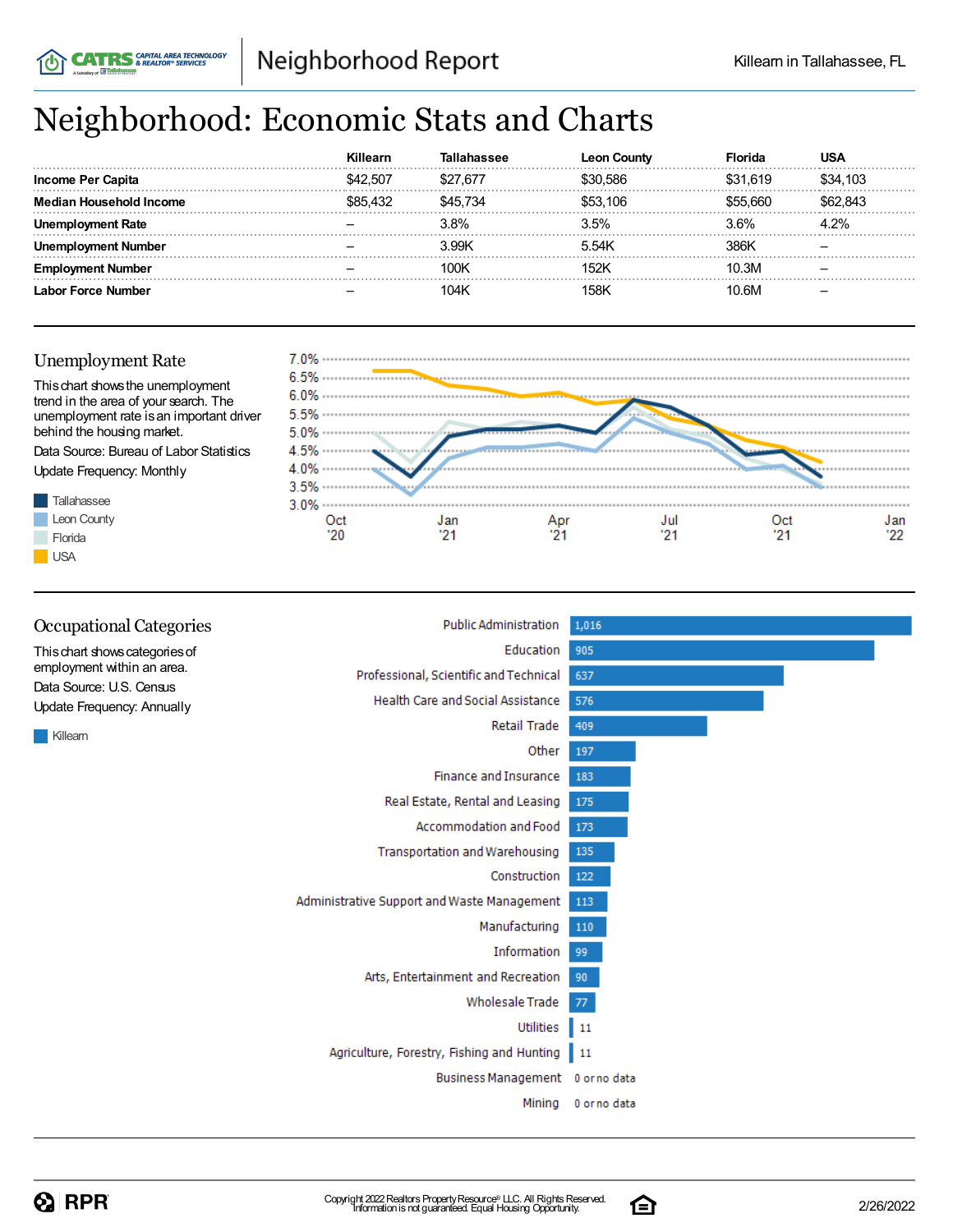## Neighborhood: Quality of Life Stats and Charts

Quality of Life in–

|                                                         | Killearn | Tallahassee | Leon  |       |  |
|---------------------------------------------------------|----------|-------------|-------|-------|--|
| Elevation (in feet)                                     | 1.624    | 1.624       | 1.623 |       |  |
| Annual Rainfall (in inches)                             | 60       | 60          | 60    | 56.39 |  |
| Annual Snowfall (in inches)                             |          |             | በ በ3  | ገ በ6  |  |
| Days of Full Sun (per year)                             | 98       | 98          | 98    | 98    |  |
| Travel Time to Work (in minutes)                        |          | 19          |       | 28    |  |
| <b>Water Quality - Health Violations</b>                |          |             |       |       |  |
| <b>Water Quality - Monitoring and Report Violations</b> |          |             |       |       |  |
| <b>Superfund Sites</b>                                  |          |             |       | Q1    |  |
| <b>Brownfield Sites</b>                                 |          |             | Yes   | 'es   |  |

| Average Commute Time                                           | $<$ 15 Minutes 24.8% |      |  |
|----------------------------------------------------------------|----------------------|------|--|
| This chart shows average commute times                         | 15-30 Minutes 51.9%  |      |  |
| to work, in minutes, by percentage of an<br>area's population. | 30-45 Minutes 18.6%  |      |  |
| Data Source: U.S. Census                                       | 45-60 Minutes        | 3.5% |  |
| Update Frequency: Annually                                     | $>1$ Hour 1.3%       |      |  |
| Killeam                                                        |                      |      |  |

| How People Get to Work                                                           | Drive/Carpool/Motorcycle | 3,282 |  |
|----------------------------------------------------------------------------------|--------------------------|-------|--|
| This chart shows the types of                                                    | Work at Home             | 287   |  |
| transportation that residents of the area<br>you searched use for their commute. | Walk                     | 30    |  |
| Data Source: U.S. Census                                                         | Public Transit   20      |       |  |
| Update Frequency: Annually                                                       | Bicycle 0                |       |  |
|                                                                                  |                          |       |  |
|                                                                                  |                          |       |  |
| <b>Average Monthly</b>                                                           | Avg. January Min. Temp   | -36   |  |
| Temperature                                                                      | Avg. January Max. Temp   | 65    |  |
| This chart shows average temperatures in<br>the area you searched.               | Avg. July Min. Temp      | 70    |  |
| Data Source: NOAA                                                                | Avg. July Max. Temp      | 95    |  |

Update Frequency: Annually

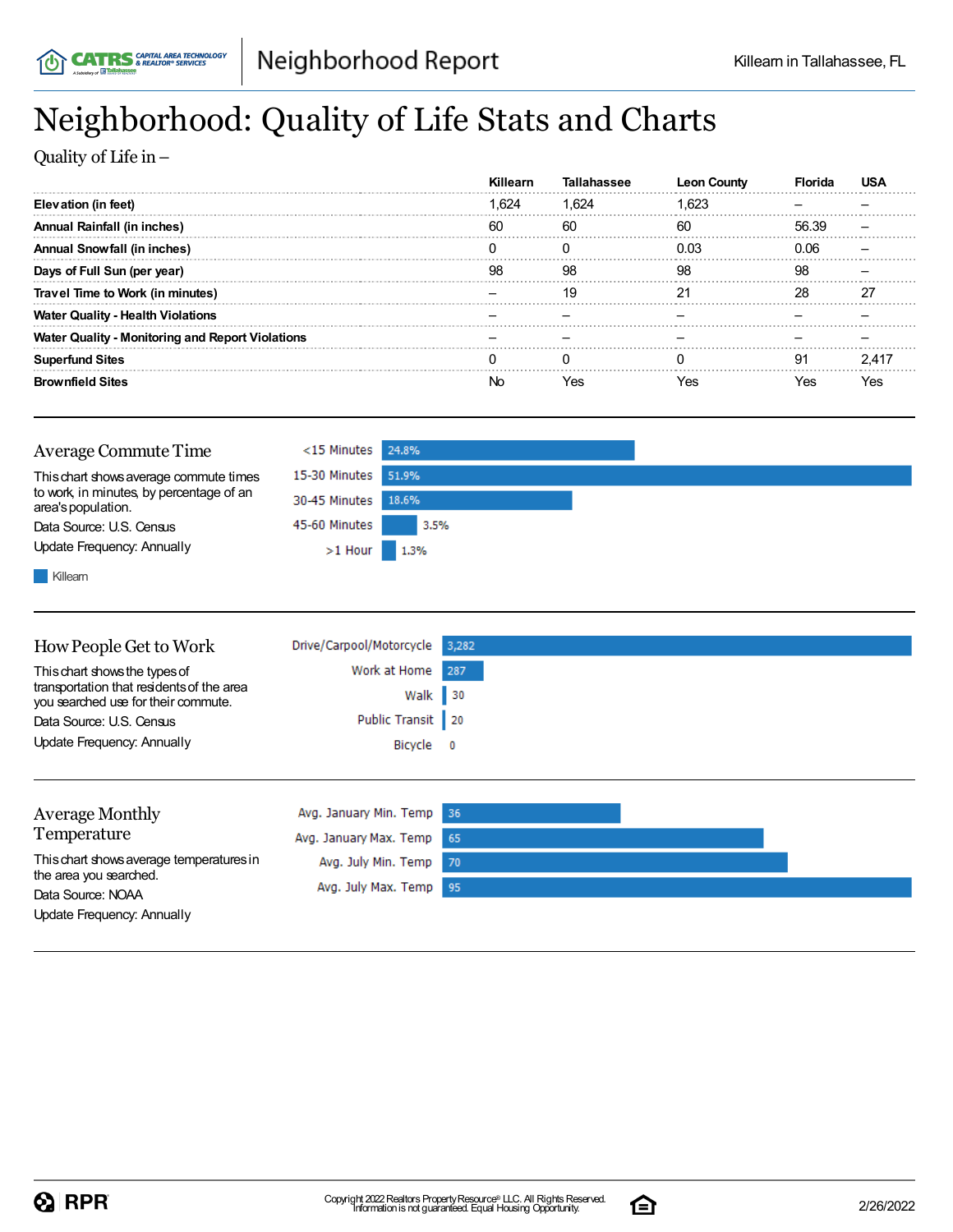

### Neighborhood Report



#### AARP Livability™Index for 32309